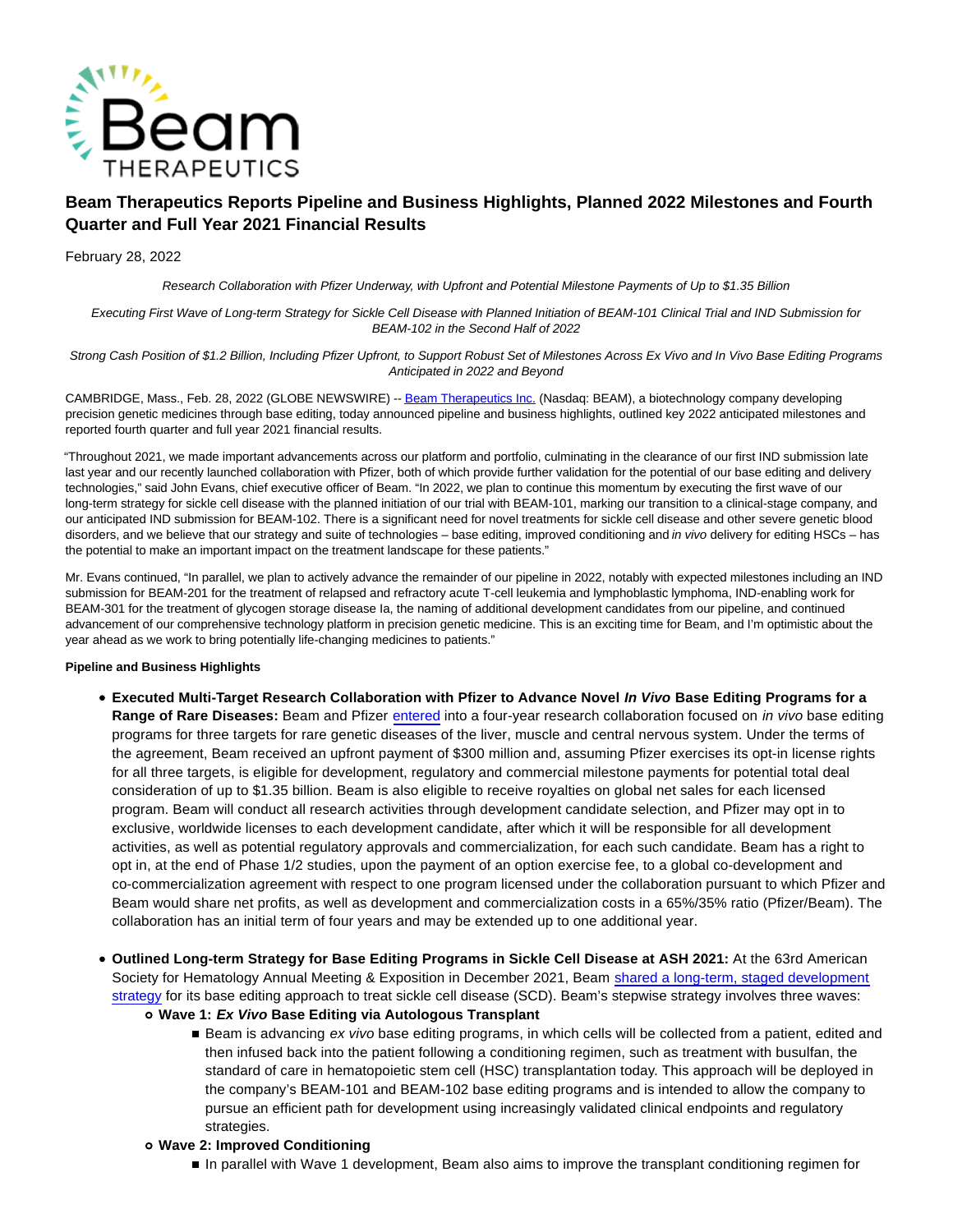SCD patients undergoing HSC transplantation, reducing toxicity challenges associated with standard of care conditioning, a critical component necessary to prepare a patient's body for effective treatment. Beam has a collaboration with Magenta Therapeutics to evaluate the potential utility of MGTA-117, Magenta's novel antibody drug conjugate that is designed to spare immune cells and precisely target hematopoietic stem and progenitor cells. Beam is also conducting its own research into novel conditioning strategies. If successful, improved conditioning regimens could potentially be paired with BEAM-101 and BEAM-102, as well as other base editing programs in hematology.

# **Wave 3: In Vivo Base Editing via HSC-targeted LNPs**

- Beam is also exploring the potential for in vivo base editing programs for SCD, in which base editors would be delivered to the patient through an infusion of lipid nanoparticles (LNPs) targeted to HSCs, eliminating the need for transplantation altogether. This approach could provide a more accessible option for patients, particularly in regions where ex vivo treatment is challenging. Building on its acquisition of Guide Therapeutics, Beam is using a DNA-barcoded LNP screening technology to enable high-throughput in vivo identification of LNPs with novel biodistribution and selectivity for target organs beyond the liver.
- **Presented Preclinical Data Highlighting Approach to Creating Multiplex Edited CAR T-cells to Target CD5-positive Tumors at SITC:** At the Society for Immunotherapy of Cancer's 36th Annual Meeting in November 2021, Beam [announced](https://investors.beamtx.com/news-releases/news-release-details/beam-therapeutics-reports-preclinical-data-highlighting) new preclinical research demonstrating the ability of the company's multiplex edited CAR T-cells to target CD5-positive tumors, leading to tumor clearance in vivo. Beam's process utilizes base editing designed to simultaneously silence five target genes, including CD5 and PD1, to create allogeneic anti-CD5 CAR T-cells with enhanced effector function for potential use as off-the-shelf treatments for T-cell malignancies.

## **Key 2022 Anticipated Milestones**

Ex Vivo HSC Programs

- Enroll the first subject in the Phase 1/2 clinical trial of BEAM-101 for the treatment of SCD, which is referred to as the BEACON-101 trial, in the second half of 2022
- Submit an investigational new drug (IND) application for BEAM-102 for the treatment of SCD in the second half of 2022

## Ex Vivo T Cell Programs

- Submit an IND application for BEAM-201 for the treatment of relapsed/refractory T cell acute lymphoblastic leukemia/T cell lymphoblastic lymphoma (T-ALL/TLL) in the second half of 2022
- Nominate a second CAR T development candidate in 2022

# In Vivo LNP Liver-targeting Programs

- Initiate IND-enabling studies for BEAM-301, a liver-targeting LNP formulation of base editing reagents designed to correct the R83C mutation, the most common disease-causing mutation of glycogen storage disorder Ia (GSDIa), in 2022
- Nominate a second liver-targeted development candidate in 2022

### **Fourth Quarter and Full Year 2021 Financial Results**

- **Cash Position:** Cash, cash equivalents and marketable securities were \$965.6 million as of December 31, 2021 (which does not include the upfront payment from the Pfizer collaboration), compared to \$299.7 million as of December 31, 2020.
- **Research & Development (R&D) Expenses:** R&D expenses were \$96.8 million for the fourth quarter of 2021 and \$387.1 million for the full year ended December 31, 2021, compared to \$32.5 million for the fourth quarter of 2020 and \$103.2 million for the full year ended December 31, 2020.
- **General & Administrative (G&A) Expenses:** G&A expenses were \$17.8 million for the fourth quarter of 2021 and \$57.2 million for the full year ended December 31, 2021, compared to \$8.4 million for the fourth quarter of 2020 and \$29.6 million for the full year ended December 31, 2020.
- **Net Loss:** Net loss attributable to common stockholders was \$64.7 million, or \$0.95 per share, for the fourth quarter of 2021 and \$370.6 million, or \$5.77 per share, for the year ended December 31, 2021, compared to \$95.5 million, or \$1.69 per share, for the fourth quarter of 2020 and \$195.9 million, or \$4.19 per share, for the full year ended December 31, 2020.

### **About Beam Therapeutics**

Beam Therapeutics (Nasdaq: BEAM) is a biotechnology company committed to establishing the leading, fully integrated platform for precision genetic medicines. To achieve this vision, Beam has assembled a platform that includes a suite of gene editing and delivery technologies and is in the process of building internal manufacturing capabilities. Beam's suite of gene editing technologies is anchored by base editing, a proprietary technology that is designed to enable precise, predictable and efficient single base changes, at targeted genomic sequences, without making double-stranded breaks in the DNA. This has the potential to enable a wide range of potential therapeutic editing strategies that Beam is using to advance a diversified portfolio of base editing programs. Beam is a values-driven organization committed to its people, cutting-edge science, and a vision of providing life-long cures to patients suffering from serious diseases.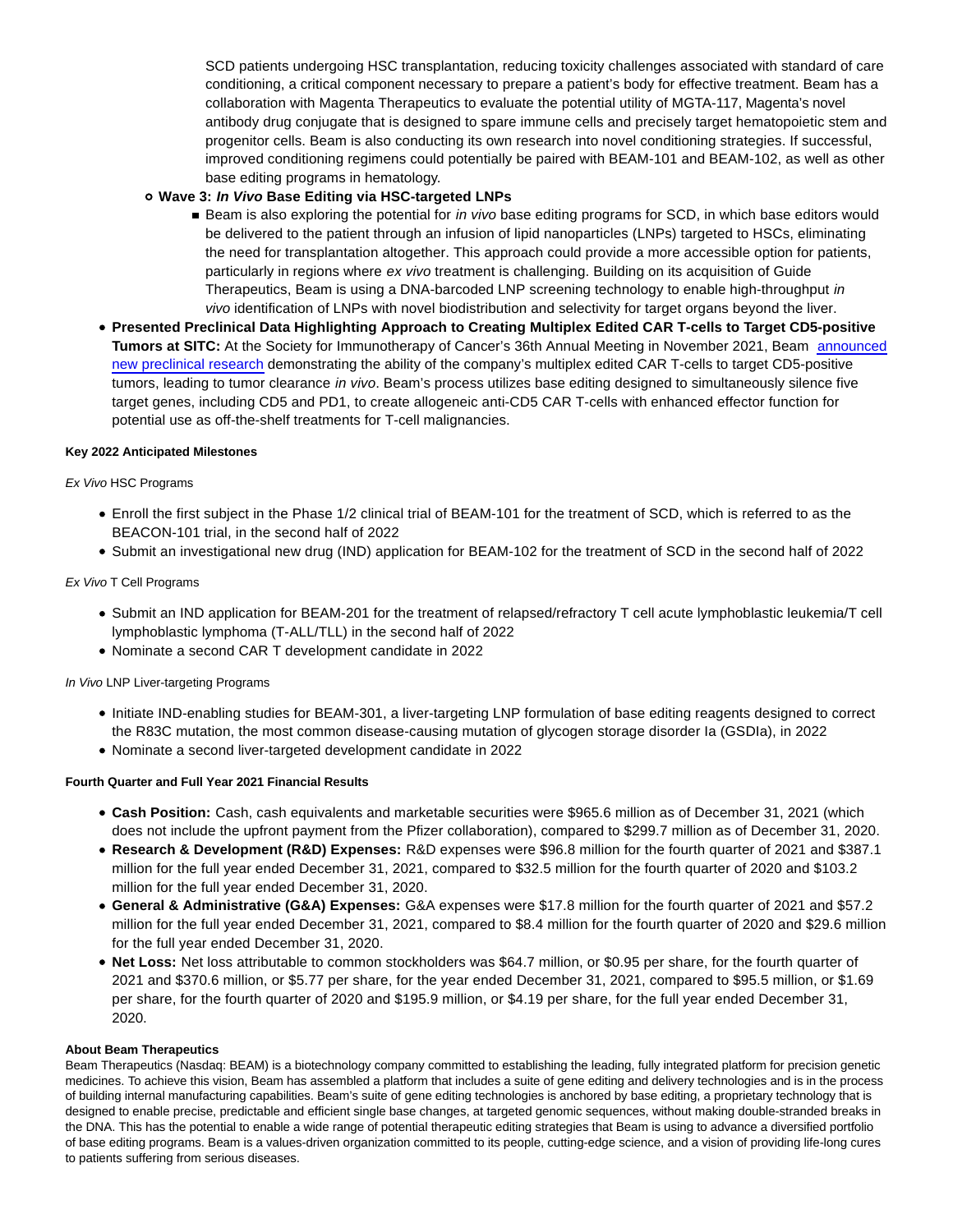#### **Cautionary Note Regarding Forward-Looking Statements**

This press release contains forward-looking statements within the meaning of the Private Securities Litigation Reform Act of 1995. Investors are cautioned not to place undue reliance on these forward-looking statements, including, but not limited to, statements related to: our plans, and anticipated timing, to nominate additional development candidates, initiate IND-enabling studies, and submit IND applications; the therapeutic applications and potential of our technology, including with respect to SCD, T-ALL/T-LL, GSDIa, and LNPs, including our ability to deliver base editors to target organs in and beyond the liver; our ability to develop improved conditioning regimens in connection with our long-term strategy for base editing programs in sickle cell disease; the planned initiation and design of our BEACON-101 clinical trial, including the timing of enrolling the first subject in the trial; the potential benefits of our collaboration with Pfizer, any future payments we may receive under our research collaboration agreement with Pfizer; the sufficiency of our capital resources to fund operating expenses and capital expenditure requirements; and our ability to develop life-long, curative, precision genetic medicines for patients through base editing. Each forward-looking statement is subject to important risks and uncertainties that could cause actual results to differ materially from those expressed or implied in such statement, including, without limitation, risks and uncertainties related to: our ability to develop, obtain regulatory approval for, and commercialize our product candidates, which may take longer or cost more than planned; our ability to raise additional funding, which may not be available; our ability to obtain, maintain and enforce patent and other intellectual property protection for our product candidates; the potential impact of the COVID-19 pandemic; that preclinical testing of our product candidates and preliminary or interim data from preclinical studies and clinical trials may not be predictive of the results or success of ongoing or later clinical trials; that enrollment of our clinical trials may take longer than expected; that our product candidates may experience manufacturing or supply interruptions or failures; risks related to competitive products; and the other risks and uncertainties identified under the headings "Risk Factors Summary" and "Risk Factors" in our Annual Report on Form 10-K for the year ended December 31, 2021, and in any subsequent filings with the Securities and Exchange Commission. These forward-looking statements speak only as of the date of this press release. Factors or events that could cause our actual results to differ may emerge from time to time, and it is not possible for us to predict all of them. We undertake no obligation to update any forward-looking statement, whether as a result of new information, future developments or otherwise, except as may be required by applicable law.

#### **Contacts:**

Investors: Chelcie Lister THRUST Strategic Communications [chelcie@thrustsc.com](https://www.globenewswire.com/Tracker?data=rrUM8PrD4VcZY5R3VvL0L4ZrlqvUo80i-tSh7igtUP6MCNobV9tdVAQVsaecy9bQ6P_gqQ3Fyf8VqTSNKywNpH-QFigOPEYR5ZlBoejWbYs=)

Media: Dan Budwick 1AB [dan@1abmedia.com](https://www.globenewswire.com/Tracker?data=If3oFkFnTmYrSyhWMeBoH2MC4TqA9XKoPE5TioZRgerWmAOcksV7oq1eXOiAcSiZqQOkLBpq-v6_m2Zq0kp7HA==)

### **Condensed Consolidated Balance Sheet Data (unaudited) (in thousands)**

|                                                   | December 31,<br>2021 |            |  | December 31,<br>2020 |  |
|---------------------------------------------------|----------------------|------------|--|----------------------|--|
| Cash, cash equivalents, and marketable securities | \$                   | 965.647 \$ |  | 299,671              |  |
| Total assets                                      |                      | 1,474,453  |  | 451,677              |  |
| Total liabilities                                 |                      | 647,715    |  | 206,116              |  |
| Total stockholders' equity                        |                      | 826,738    |  | 245.561              |  |

#### **Condensed Consolidated Statement of Operations (unaudited) (in thousands, except share and per share data)**

|                                                                                                                    | Three Months Ended December 31, |                | Year Ended December 31, |                 |           |
|--------------------------------------------------------------------------------------------------------------------|---------------------------------|----------------|-------------------------|-----------------|-----------|
|                                                                                                                    |                                 | 2021           | 2020                    | 2021            | 2020      |
| License and collaboration revenue                                                                                  | \$                              | 51,069 \$      | 6 \$                    | 51,844 \$       | 24        |
| Operating expenses:                                                                                                |                                 |                |                         |                 |           |
| Research and development                                                                                           |                                 | 96,781         | 32,451                  | 387,087         | 103,179   |
| General and administrative                                                                                         |                                 | 17,772         | 8,354                   | 57,222          | 29,605    |
| Total operating expenses                                                                                           |                                 | 114,553        | 40,805                  | 444,309         | 132,784   |
| Loss from operations                                                                                               |                                 | (63, 484)      | (40, 799)               | (392, 465)      | (132,760) |
| Other income (expense):                                                                                            |                                 |                |                         |                 |           |
| Change in fair value of derivative liabilities                                                                     |                                 | 7,400          | (54,700)                | (1,000)         | (63, 400) |
| Change in fair value of non-controlling equity investments                                                         |                                 | (4,270)        |                         | 17,690          | 517       |
| Change in fair value of contingent consideration liabilities                                                       |                                 | (4, 407)       |                         | 5,146           |           |
| Interest and other income (expense), net                                                                           |                                 | 54             | 35                      | (9)             | 1,051     |
| Total other income (expense)                                                                                       |                                 | (1,223)        | (54, 665)               | 21,827          | (61, 832) |
| Net loss                                                                                                           |                                 | $(64, 707)$ \$ | $(95, 464)$ \$          | $(370, 638)$ \$ | (194,592) |
| Accretion of redeemable convertible preferred stock to<br>redemption value, including dividends on preferred stock |                                 |                |                         |                 | (1, 277)  |
| Net loss attributable to common stockholders                                                                       | \$                              | $(64, 707)$ \$ | $(95, 464)$ \$          | (370,638) \$    | (195,869) |